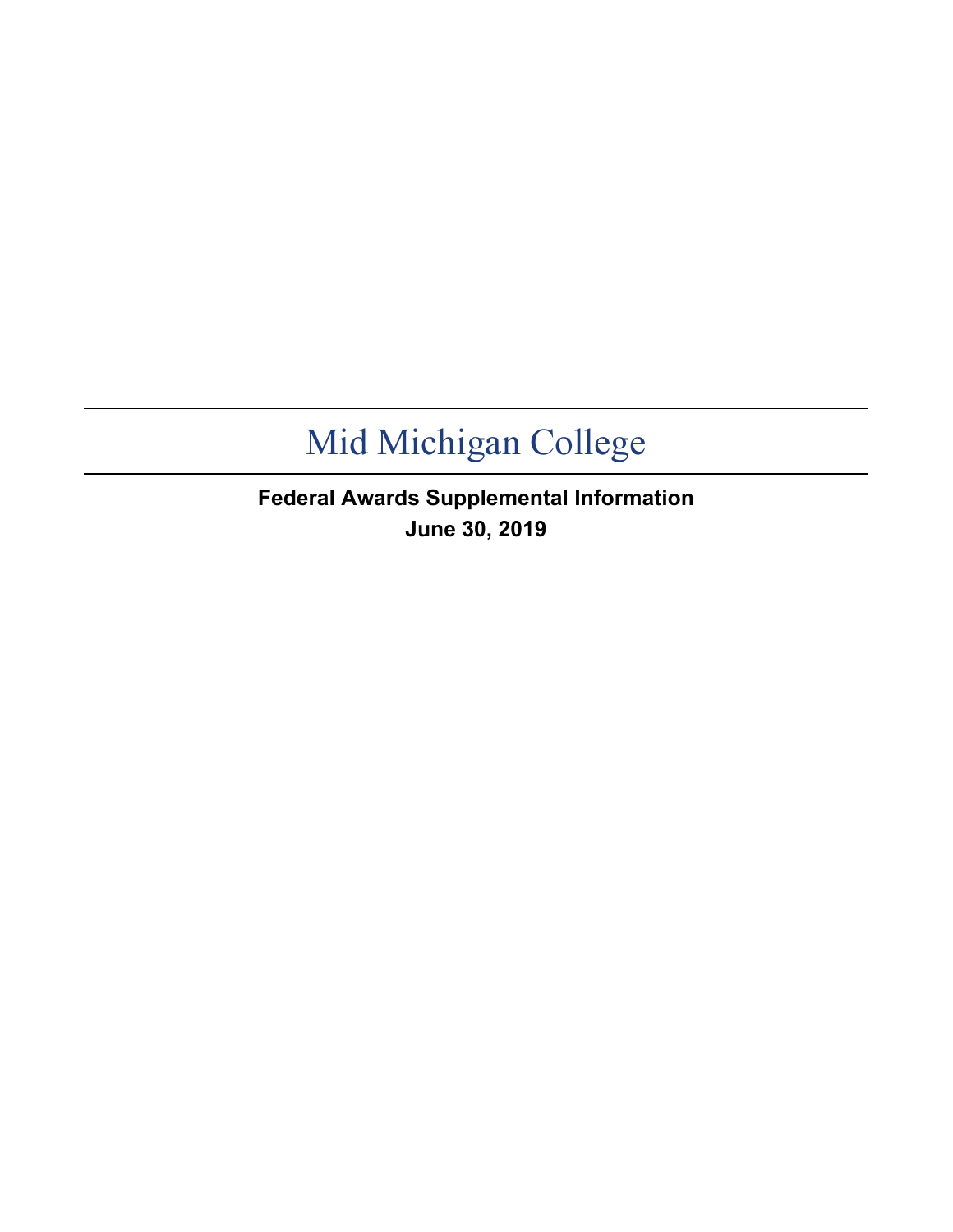### **Contents**

### **Independent Auditor's Reports**

| Report on Schedule of Expenditures of Federal Awards Required by the Uniform Guidance                                                                                                                     |          |
|-----------------------------------------------------------------------------------------------------------------------------------------------------------------------------------------------------------|----------|
| Report on Internal Control Over Financial Reporting and on Compliance and Other Matters<br>Based on an Audit of Financial Statements Performed in Accordance with Government<br><b>Auditing Standards</b> | $2 - 3$  |
| Report on Compliance for Each Major Federal Program and Report on Internal Control Over<br>Compliance Required by the Uniform Guidance                                                                    | $4 - 5$  |
| <b>Schedule of Expenditures of Federal Awards</b>                                                                                                                                                         | 6        |
| <b>Notes to Schedule of Expenditures of Federal Awards</b>                                                                                                                                                |          |
| <b>Schedule of Findings and Questioned Costs</b>                                                                                                                                                          | $8 - 10$ |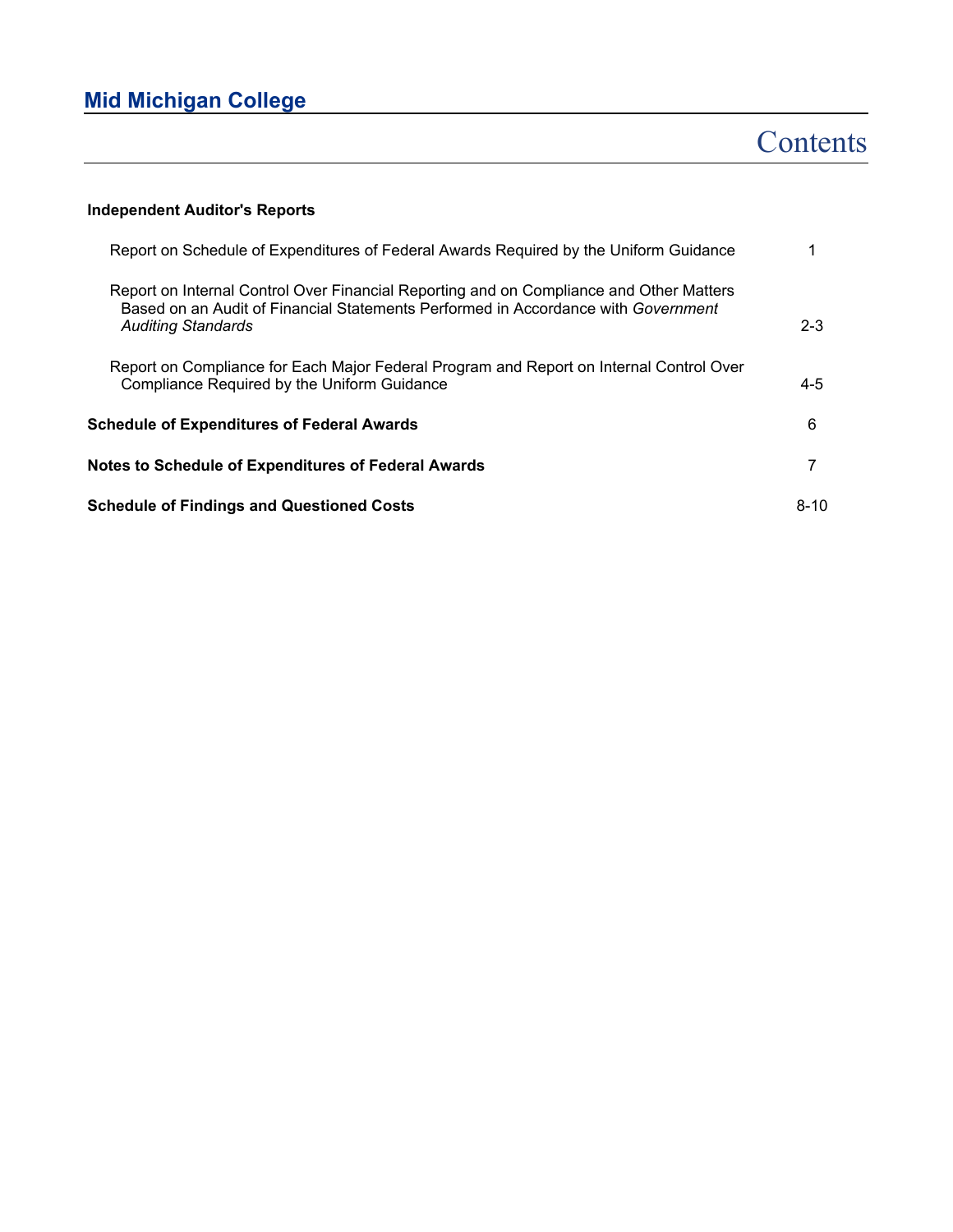

Report on Schedule of Expenditures of Federal Awards Required by the Uniform Guidance

### **Independent Auditor's Report**

To the Board of Trustees Mid Michigan College

We have audited the financial statements of Mid Michigan College (the "College") and its discretely presented component unit as of and for the year ended June 30, 2019 and the related notes to the financial statements, which collectively comprise the College's basic financial statements. We issued our report thereon dated October 1, 2019, which contained an unmodified opinion on the financial statements. Our audit was conducted for the purpose of forming opinions on the financial statements that collectively comprise the basic financial statements. We have not performed any procedures with respect to the audited financial statements subsequent to October 1, 2019.

The accompanying schedule of expenditures of federal awards is presented for the purpose of additional analysis, as required by the Uniform Guidance, and is not a required part of the basic financial statements. Such information is the responsibility of management and was derived from and relates directly to the underlying accounting and other records used to prepare the financial statements. The information has been subjected to the auditing procedures applied in the audit of the financial statements and certain additional procedures, including comparing and reconciling such information directly to the underlying accounting and other records used to prepare the financial statements or to the financial statements themselves, and other additional procedures in accordance with auditing standards generally accepted in the United States of America. In our opinion, the information is fairly stated in all material respects in relation to the financial statements as a whole.

Plante & Moren, PLLC

October 1, 2019

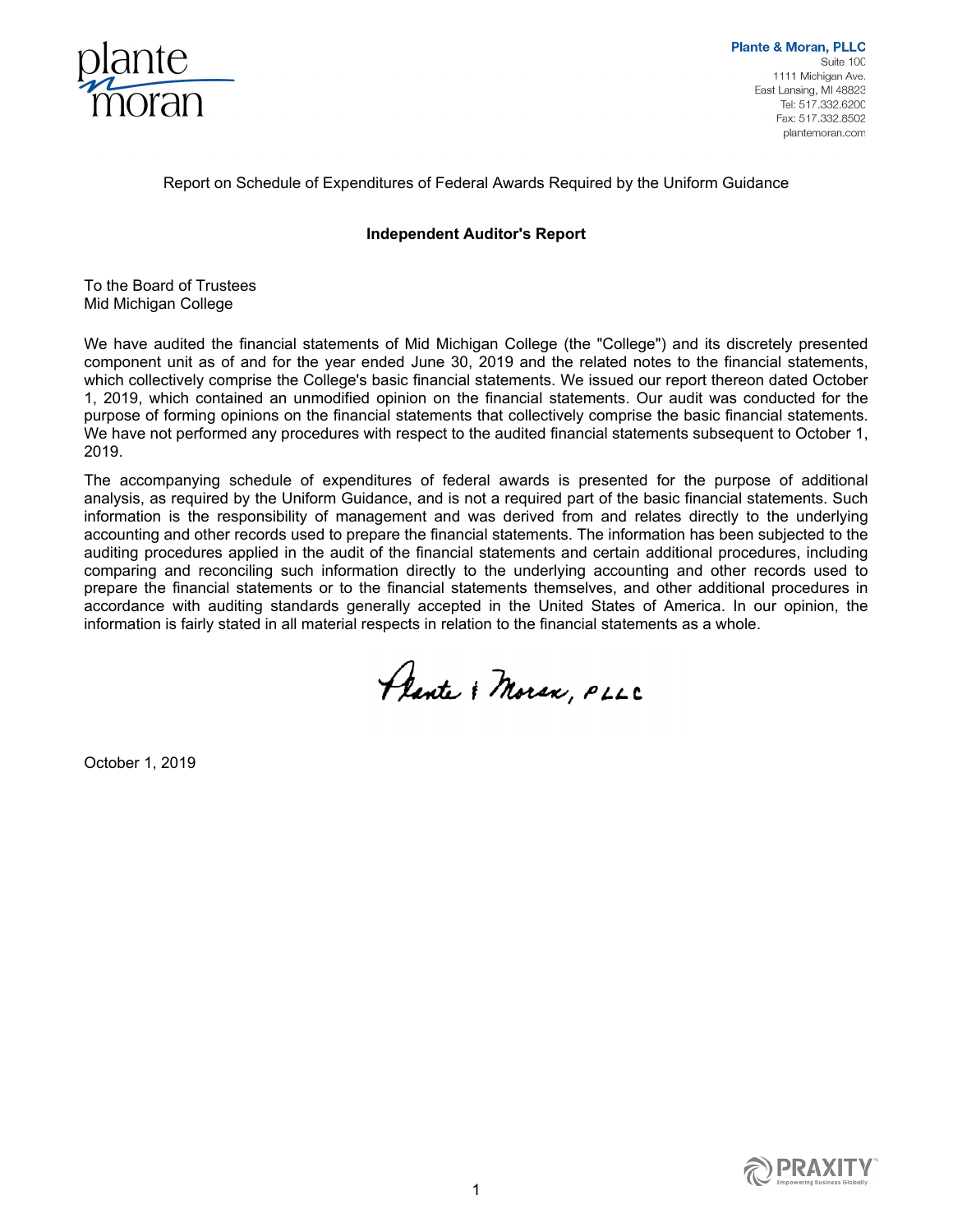

**Plante & Moran, PLLC** Suite 100 1111 Michigan Ave. East Lansing, MI 48823 Tel: 517.332.6200 Fax: 517.332.8502 plantemoran.com

Report on Internal Control Over Financial Reporting and on Compliance and Other Matters Based on an Audit of Financial Statements Performed in Accordance with *Government Auditing Standards*

### **Independent Auditor's Report**

To Management and the Board of Trustees Mid Michigan College

We have audited, in accordance with auditing standards generally accepted in the United States of America and the standards applicable to financial audits contained in *Government Auditing Standards* issued by the Comptroller General of the United States, the financial statements of Mid Michigan College (the "College") and its discretely presented component unit as of and for the year ended June 30, 2019 and the related notes to the financial statements, which collectively comprise the College's basic financial statements, and have issued our report thereon dated October 1, 2019.

### **Internal Control Over Financial Reporting**

In planning and performing our audit of the financial statements, we considered the College's internal control over financial reporting (internal control) to determine the audit procedures that are appropriate in the circumstances for the purpose of expressing our opinions on the financial statements, but not for the purpose of expressing an opinion on the effectiveness of the College's internal control. Accordingly, we do not express an opinion on the effectiveness of the College's internal control.

A deficiency in internal control exists when the design or operation of a control does not allow management or employees, in the normal course of performing their assigned functions, to prevent, or detect and correct, misstatements on a timely basis. A material weakness is a deficiency, or a combination of deficiencies, in internal control such that there is a reasonable possibility that a material misstatement of the College's financial statements will not be prevented, or detected and corrected, on a timely basis. A significant deficiency is a deficiency, or a combination of deficiencies, in internal control that is less severe than a material weakness, yet important enough to merit attention by those charged with governance.

Our consideration of internal control was for the limited purpose described in the first paragraph of this section and was not designed to identify all deficiencies in internal control that might be material weaknesses or significant deficiencies, and, therefore, material weaknesses or significant deficiencies may exist that were not identified. Given these limitations, during our audit we did not identify any deficiencies in internal control that we consider to be material weaknesses. We did identify a certain deficiency in internal control, described in the accompanying schedule of findings and questioned costs as Finding 2019-001, that we consider to be a significant deficiency.

### **Compliance and Other Matters**

As part of obtaining reasonable assurance about whether the College's financial statements are free from material misstatement, we performed tests of its compliance with certain provisions of laws, regulations, contracts, and grant agreements, noncompliance with which could have a direct and material effect on the determination of financial statement amounts. However, providing an opinion on compliance with those provisions was not an objective of our audit, and, accordingly, we do not express such an opinion. The results of our tests disclosed no instances of noncompliance or other matters that are required to be reported under *Government Auditing Standards.* 

### **The College's Response to the Finding**

The College's response to the finding identified in our audit is described in the accompanying schedule of findings and questioned costs. The College's response was not subjected to the auditing procedures applied in the audit of the financial statements, and, accordingly, we express no opinion on it.

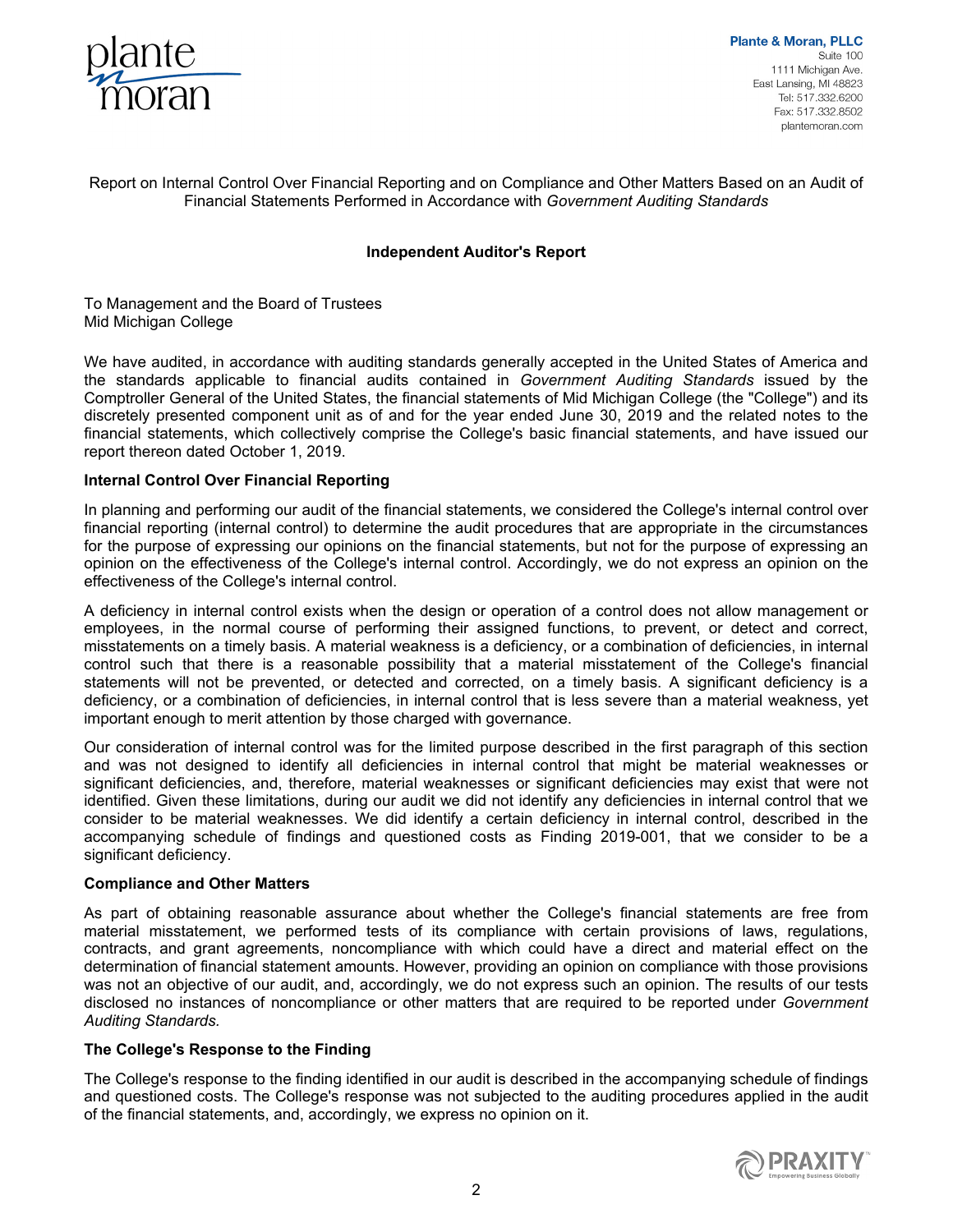To Management and the Board of Trustees Mid Michigan College

### **Purpose of this Report**

The purpose of this report is solely to describe the scope of our testing of internal control and compliance and the results of that testing, and not to provide an opinion on the effectiveness of the College's internal control or on compliance. This report is an integral part of an audit performed in accordance with *Government Auditing Standards* in considering the College's internal control and compliance. Accordingly, this communication is not suitable for any other purpose.

Plante & Moran, PLLC

October 1, 2019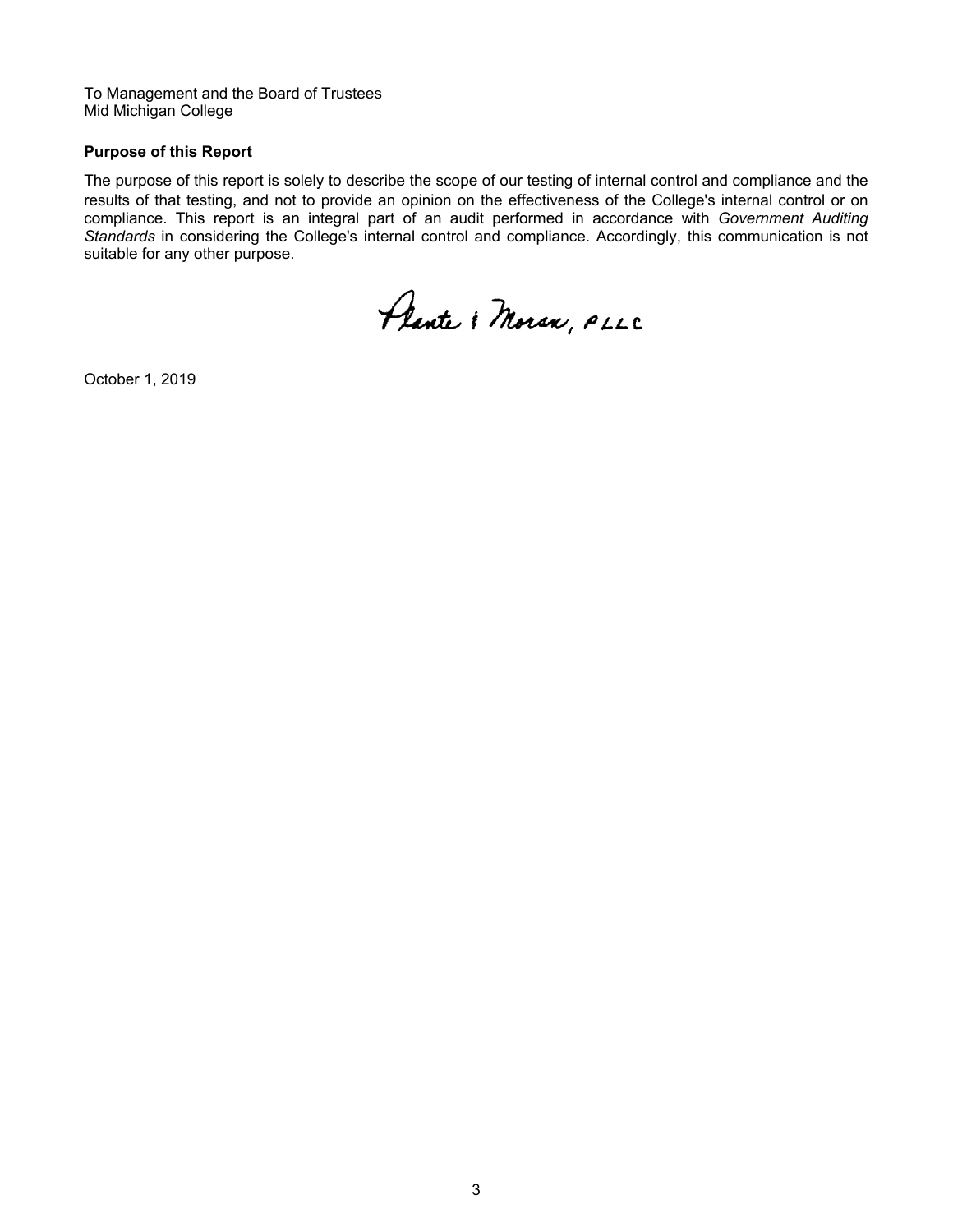

### Report on Compliance for Each Major Federal Program and Report on Internal Control Over Compliance Required by the Uniform Guidance

### **Independent Auditor's Report**

To the Board of Trustees Mid Michigan College

### **Report on Compliance for Each Major Federal Program**

We have audited Mid Michigan College's (the "College") compliance with the types of compliance requirements described in the U.S. Office of Management and Budget (OMB) Compliance Supplement that could have a direct and material effect on the College's major federal program for the year ended June 30, 2019. The College's major federal program is identified in the summary of auditor's results section of the accompanying schedule of findings and questioned costs.

#### *Management's Responsibility*

Management is responsible for compliance with federal statutes, regulations, and the terms and conditions of its federal awards applicable to its federal program.

#### *Auditor's Responsibility*

Our responsibility is to express an opinion on compliance for each of the College's major federal programs based on our audit of the types of compliance requirements referred to above.

We conducted our audit of compliance in accordance with auditing standards generally accepted in the United States of America; the standards applicable to financial audits contained in *Government Auditing Standards*, issued by the Comptroller General of the United States; and the audit requirements of Title 2 U.S. Code of Federal Regulations Part 200, *Uniform Administrative Requirements, Cost Principles, and Audit Requirements for Federal Awards* (the "Uniform Guidance")*.* Those standards and the Uniform Guidance require that we plan and perform the audit to obtain reasonable assurance about whether noncompliance with the types of compliance requirements referred to above that could have a direct and material effect on a major federal program occurred. An audit includes examining, on a test basis, evidence about the College's compliance with those requirements and performing such other procedures as we considered necessary in the circumstances.

We believe that our audit provides a reasonable basis for our opinion on compliance for each major federal program. However, our audit does not provide a legal determination of the College's compliance.

### *Opinion on Each Major Federal Program*

In our opinion, the College complied, in all material respects, with the types of compliance requirements referred to above that could have a direct and material effect on the major federal program for the year ended June 30, 2019.

### *Other Matters*

The results of our auditing procedures disclosed an instance of noncompliance, which is required to be reported in accordance with the Uniform Guidance and is described in the accompanying schedule of findings and questioned costs as Finding 2019-002. Our opinion on each major federal program is not modified with respect to this matter.

The College's response to the noncompliance finding identified in our audit is described in the accompanying schedule of findings and questioned costs. The College's response was not subjected to the auditing procedures applied in the audit of compliance, and, accordingly, we express no opinion on the response.

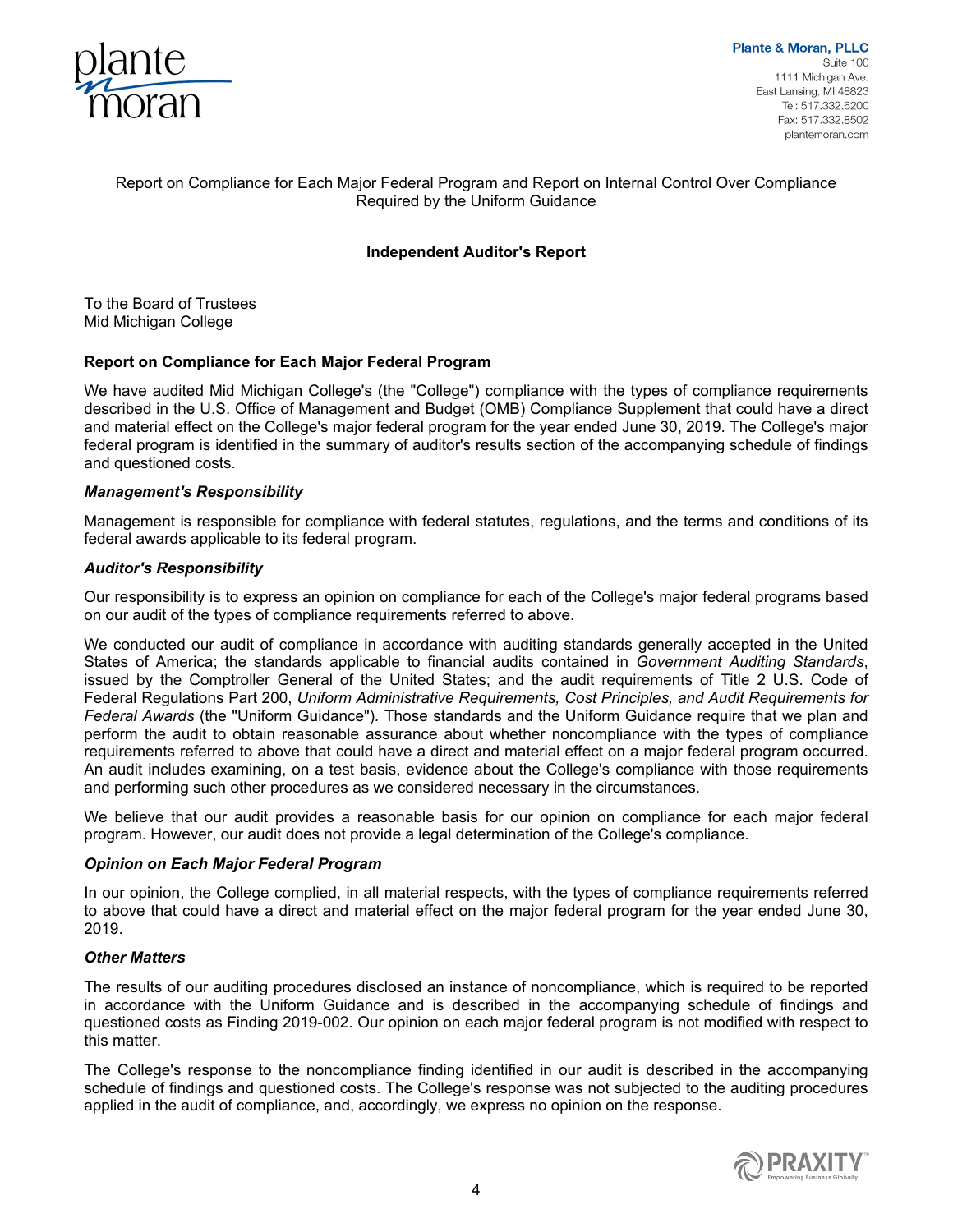To the Board of Trustees Mid Michigan College

#### **Report on Internal Control Over Compliance**

Management of the College is responsible for establishing and maintaining effective internal control over compliance with the types of compliance requirements referred to above. In planning and performing our audit of compliance, we considered the College's internal control over compliance with the types of requirements that could have a direct and material effect on each major federal program to determine the auditing procedures that are appropriate in the circumstances for the purpose of expressing an opinion on compliance for each major federal program and to test and report on internal control over compliance in accordance with the Uniform Guidance, but not for the purpose of expressing an opinion on the effectiveness of internal control over compliance. Accordingly, we do not express an opinion on the effectiveness of the College's internal control over compliance.

A deficiency in internal control over compliance exists when the design or operation of a control over compliance does not allow management or employees, in the normal course of performing their assigned functions, to prevent, or detect and correct, noncompliance with a type of compliance requirement of a federal program on a timely basis. A material weakness in internal control over compliance is a deficiency, or a combination of deficiencies, in internal control over compliance such that there is a reasonable possibility that material noncompliance with a type of compliance requirement of a federal program will not be prevented, or detected and corrected, on a timely basis. A significant deficiency in internal control over compliance is a deficiency, or a combination of deficiencies, in internal control over compliance with a type of compliance requirement of a federal program that is less severe than a material weakness in internal control over compliance, yet important enough to merit attention of those charged with governance.

Our consideration of internal control over compliance was for the limited purpose described in the first paragraph of this section and was not designed identify all deficiencies in internal control over compliance that might be significant deficiencies or material weaknesses and therefore, material weaknesses or significant deficiencies may exist that were not identified. We identified a certain deficiency in internal control over compliance, as described in the accompanying schedule of findings and questioned costs as Finding 2019-002, that we consider to be a material weakness.

The College's response to the internal control over compliance finding identified in our audit is described in the accompanying schedule of findings and questioned costs. The College's response was not subjected to the auditing procedures applied in the audit of compliance, and, accordingly, we express no opinion on the response.

The purpose of this report on internal control over compliance is solely to describe the scope of our testing of internal control over compliance and the results of that testing based on the requirements of the Uniform Guidance. Accordingly, this report is not suitable for any other purpose.

Plante & Moran, PLLC

October 1, 2019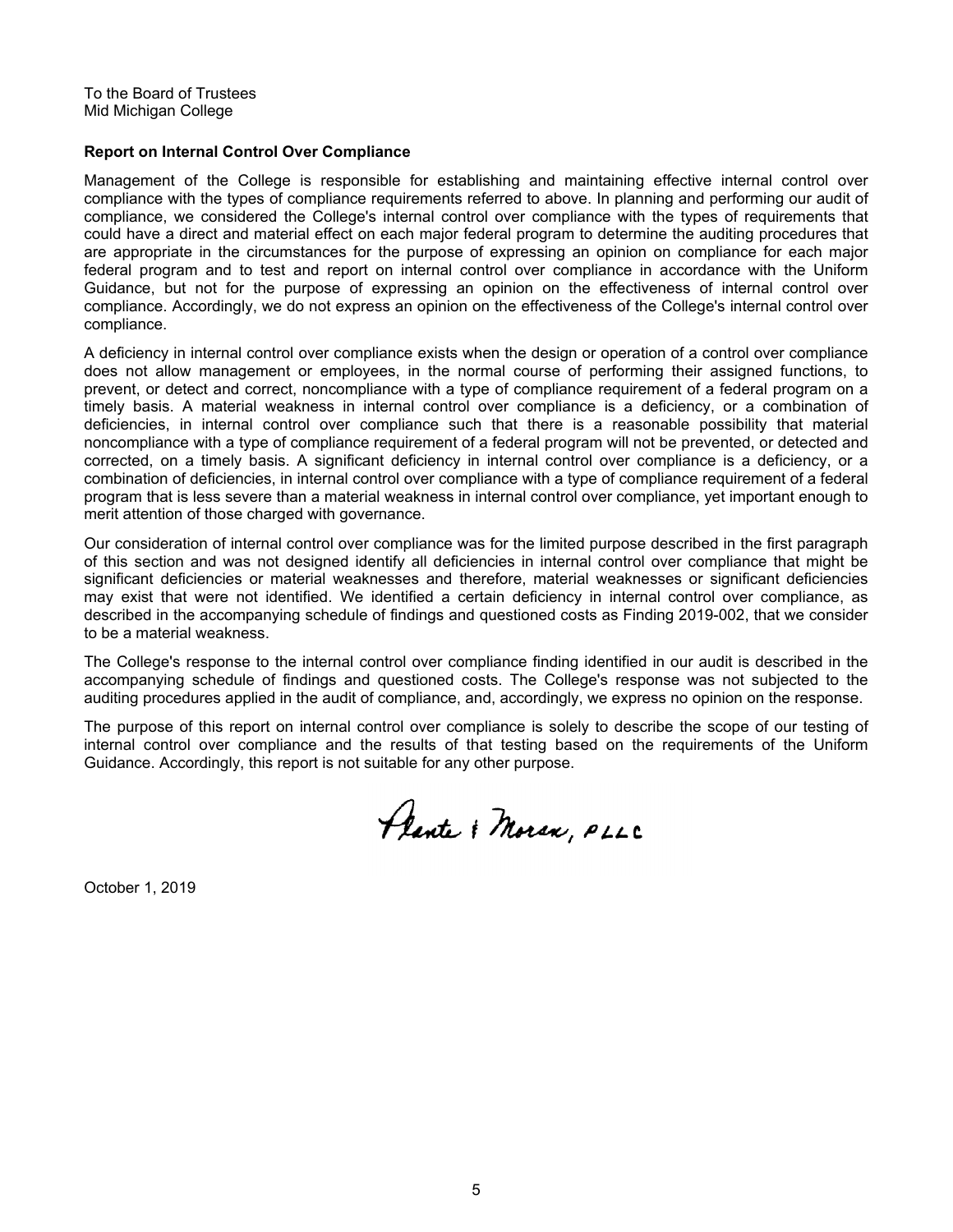# Schedule of Expenditures of Federal Awards

### **Year Ended June 30, 2019**

|                                                                                          | <b>CFDA</b> | Pass-through Entity  | <b>Total Amount</b><br>Provided to | Federal          |
|------------------------------------------------------------------------------------------|-------------|----------------------|------------------------------------|------------------|
| Federal Agency/Pass-through Agency/Program Title                                         | Number      | Project/Grant Number | Subrecipients                      | Expenditures     |
| Clusters:                                                                                |             |                      |                                    |                  |
| Student Financial Assistance Cluster -<br>U.S. Department of Education - Direct Program: |             |                      |                                    |                  |
| Federal Pell Grant Program                                                               | 84.063P     | P063P172848          | \$                                 | 5,959,955<br>\$  |
| Federal Work-Study Program                                                               | 84.033A     | P033A172047          |                                    | 140,030          |
| Federal Supplemental Employment                                                          |             |                      |                                    |                  |
| <b>Opportunity Grant</b>                                                                 | 84.007A     | P007A172047          |                                    | 123,930          |
| Federal Direct Loan Program                                                              | 84.268      | N/A                  |                                    | 6,972,963        |
| <b>Total Student Financial Assistant Cluster</b>                                         |             |                      |                                    | 13,196,878       |
| TRIO Cluster - U.S. Department of Education - Direct Program:                            |             |                      |                                    |                  |
| Talent Search (9/1/17 to 8/31/18)                                                        | 84.044A     | P044A150506          |                                    | 102,390          |
| Talent Search (9/1/18 to 8/31/19)                                                        | 84.044A     | P044A160506          |                                    | 129,895          |
| Student Support Services (9/1/17 to 8/31/18)                                             | 84.042      | P042A150098          |                                    | 36,582           |
| Student Support Services (9/1/18 to 8/31/19)                                             | 84.042      | P042A150098          |                                    | 172,608          |
| <b>Total TRIO Cluster</b>                                                                |             |                      |                                    | 441,475          |
| <b>Total clusters</b>                                                                    |             |                      |                                    | 13,638,353       |
| Other federal awards:                                                                    |             |                      |                                    |                  |
| U.S. Department of Agriculture - Passed through Rural                                    |             |                      |                                    |                  |
| Development Agency - Rural Business Development Grant                                    | 10.351      | RBDG 10-351          |                                    | 19,748           |
| U.S. Department of Labor - Passed through Southeast Michigan                             |             |                      |                                    |                  |
| Community Alliance - H-1B Job Training Grants - American                                 |             |                      |                                    |                  |
| Apprenticeship                                                                           | 17.268      | AP-28028-15-60-A-26  |                                    | 69,401           |
| U.S. Department of Education:                                                            |             |                      |                                    |                  |
| Passed through Michigan Department of Education - Vocational                             |             |                      |                                    |                  |
| Education - Basic Grants to States:                                                      |             |                      |                                    |                  |
| Regional Allocation - Post-secondary                                                     | 84.048A     | 183510-1821-17       |                                    | 363,727          |
| Local Administration - Post-secondary                                                    | 84.048A     | 183250-1825-17       |                                    | 9,200            |
| Total Vocational Education - Basic Grants to States                                      |             |                      |                                    | 372,927          |
| Passed through Michigan Department of Education -                                        |             |                      |                                    |                  |
| Gaining Early Awareness and Readiness for                                                |             |                      |                                    |                  |
| Undergraduate Programs                                                                   | 84.334      | P334S110025          |                                    | 2,500            |
| Small Business Administration -                                                          |             |                      |                                    |                  |
| Passed through Grand Valley State University:                                            |             |                      |                                    |                  |
| Small Business Development Center 2018                                                   | 59.037      | SBAHQ-14-B-0024      |                                    | 101,659          |
| Small Business Development Center 2019                                                   | 59.037      | SBAHQ-15-B-0051      |                                    | 104,735          |
| <b>Total Small Business Administration</b>                                               |             |                      |                                    | 206,394          |
| Total other federal awards                                                               |             |                      |                                    | 670,970          |
| Total expenditures of federal awards                                                     |             |                      | \$                                 | \$<br>14,309,323 |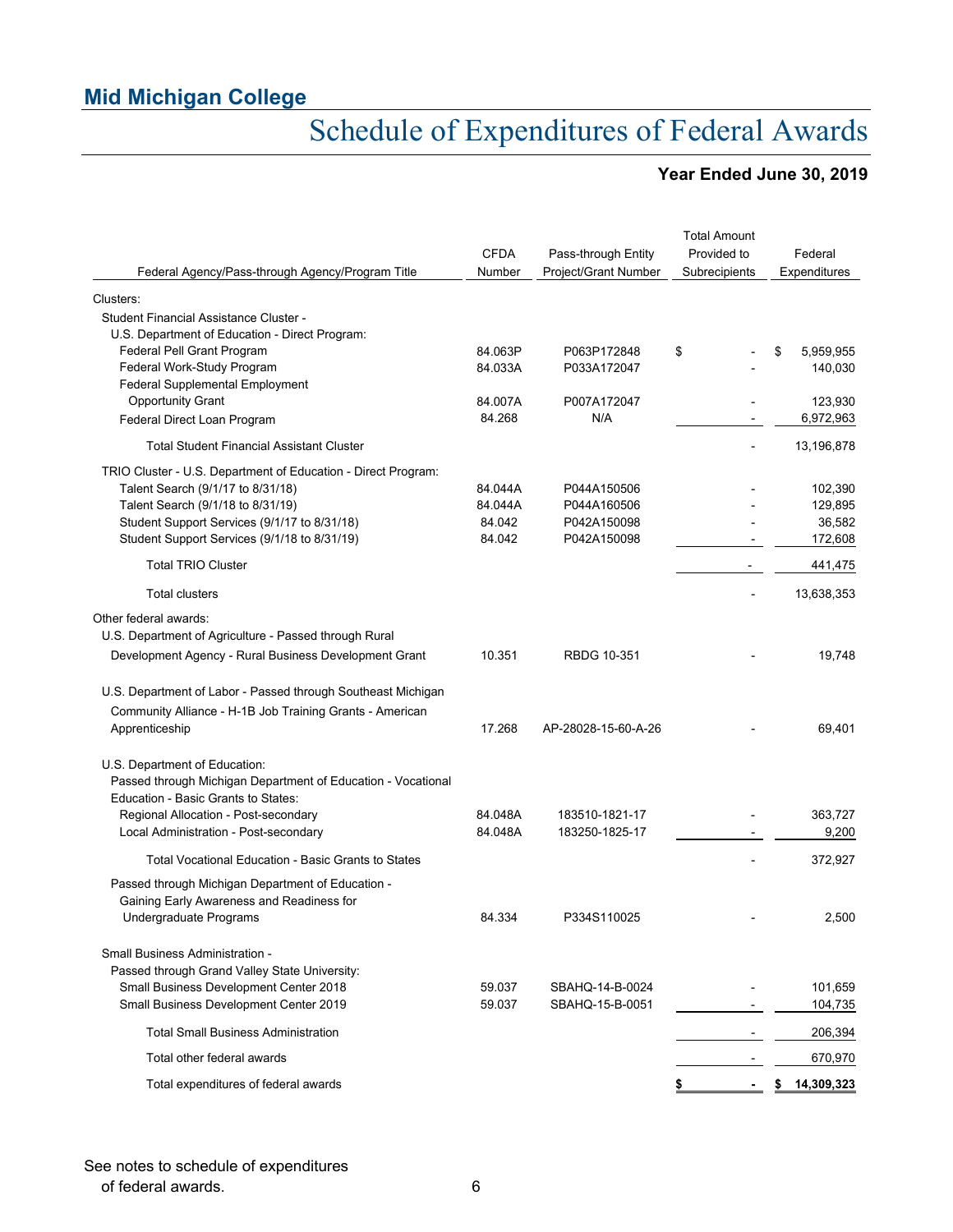### Notes to Schedule of Expenditures of Federal Awards

### **Year Ended June 30, 2019**

### **Note 1 - Basis of Presentation**

The accompanying schedule of expenditures of federal awards (the "Schedule") includes the federal grant activity of Mid Michigan College (the "College") under programs of the federal government for the year ended June 30, 2019. The information in the Schedule is presented in accordance with the requirements of Title 2 U.S. Code of Federal Regulations Part 200, *Uniform Administrative Requirements, Cost Principles, and Audit Requirements for Federal Awards* (the "Uniform Guidance"). Because the Schedule presents only a selected portion of the operations of the College, it is not intended to and does not present the financial position, changes in net position, or cash flows of the College.

### **Note 2 - Summary of Significant Accounting Policies**

Expenditures reported in the Schedule are reported on the accrual basis of accounting. Such expenditures are recognized following the cost principles contained in Title 2 U.S. Code of Federal Regulations Part 200, *Uniform Administrative Requirements, Cost Principles, and Audit Requirements for Federal Awards*, wherein certain types of expenditures are not allowable or are limited as to reimbursement. Pass-through entity identifying numbers are presented where available.

The College has elected to use the 10 percent *de minimis* indirect cost rate to recover indirect costs, as allowed under the Uniform Guidance.

### **Note 3 - Grant Auditor Report**

Management has utilized the Cash Management System (CMS) Grant Auditor Report in preparing the schedule of expenditures of federal awards. Unreconciled differences, if any, have been disclosed to the auditor.

### **Note 4 - Adjustments and Transfers**

The College carried forward \$11,929 of the 2018-2019 Supplemental Education Opportunity Grant (84.007) award to the 2019-2020 award year. During the 2018-2019 award year, \$8,898 of Supplemental Education Opportunity Grant funds from the 2017-2018 award year was carried forward and spent.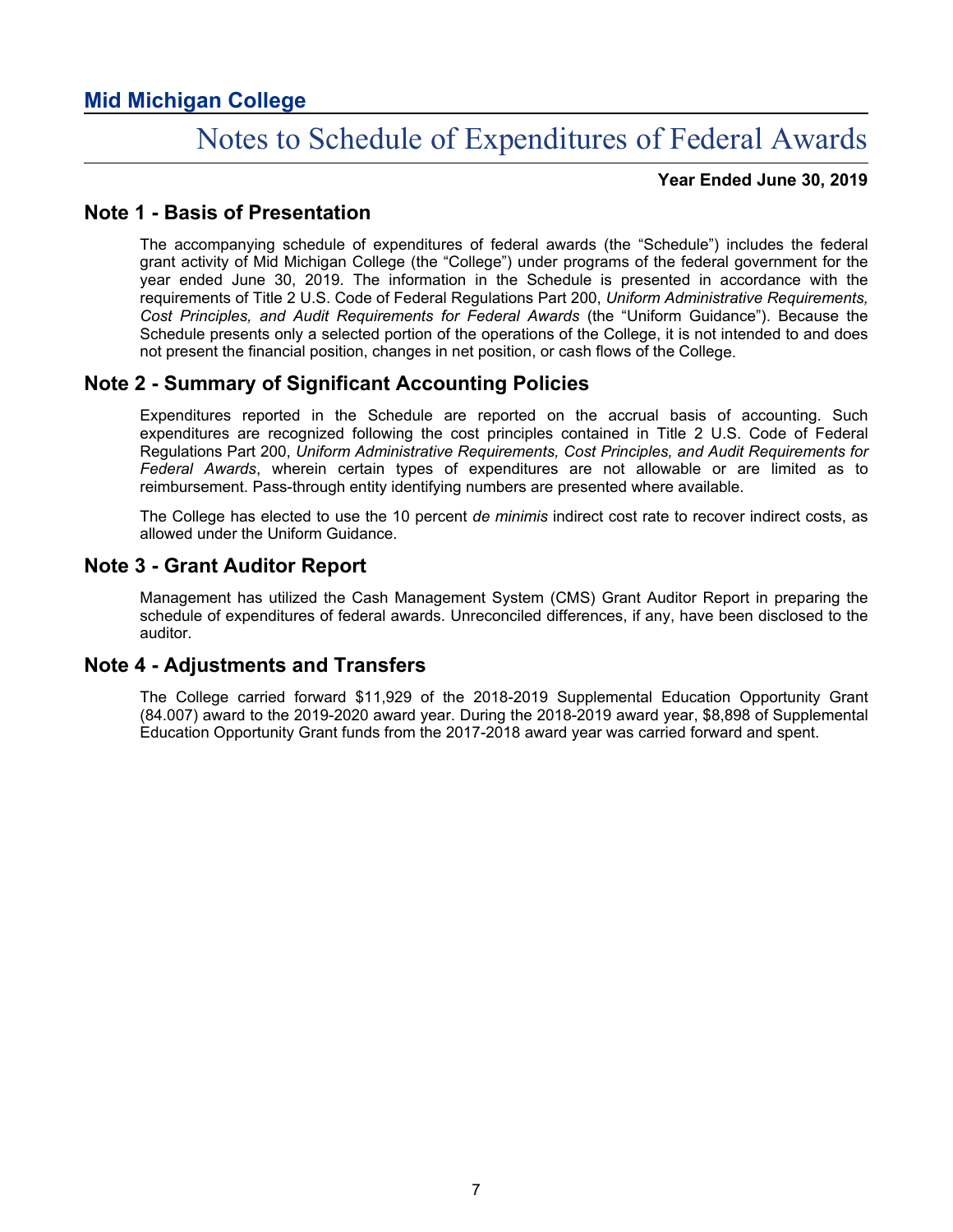# Schedule of Findings and Questioned Costs

**Year Ended June 30, 2019**

| <b>Section I - Summary of Auditor's Results</b>                                                               |                                             |            |     |                   |
|---------------------------------------------------------------------------------------------------------------|---------------------------------------------|------------|-----|-------------------|
| <b>Financial Statements</b>                                                                                   |                                             |            |     |                   |
| Type of auditor's report issued:                                                                              |                                             | Unmodified |     |                   |
| Internal control over financial reporting:                                                                    |                                             |            |     |                   |
| Material weakness(es) identified?<br>$\bullet$                                                                |                                             | Yes        | X.  | No                |
| Significant deficiency(ies) identified that are<br>$\bullet$<br>not considered to be material weaknesses?     |                                             | Yes<br>X.  |     | None reported     |
| Noncompliance material to financial<br>statements noted?                                                      |                                             | Yes        | X — | None reported     |
| <b>Federal Awards</b>                                                                                         |                                             |            |     |                   |
| Internal control over major programs:                                                                         |                                             |            |     |                   |
| Material weakness(es) identified?                                                                             |                                             | Yes<br>X.  |     | No                |
| Significant deficiency(ies) identified that are<br>$\bullet$<br>not considered to be material weaknesses?     |                                             | Yes        | X — | None reported     |
| Any audit findings disclosed that are required to be reported in<br>accordance with Section 2 CFR 200.516(a)? |                                             | X Yes      |     | No                |
| Identification of major programs:                                                                             |                                             |            |     |                   |
| <b>CFDA Number</b>                                                                                            | Name of Federal Program or Cluster          |            |     | Opinion           |
| 84.063, 84.033, 84.007, 84.268                                                                                | <b>Student Financial Assistance Cluster</b> |            |     | <b>Unmodified</b> |
| Dollar threshold used to distinguish between<br>type A and type B programs:                                   |                                             | \$750,000  |     |                   |
| Auditee qualified as low-risk auditee?                                                                        |                                             | Yes        | X   | No                |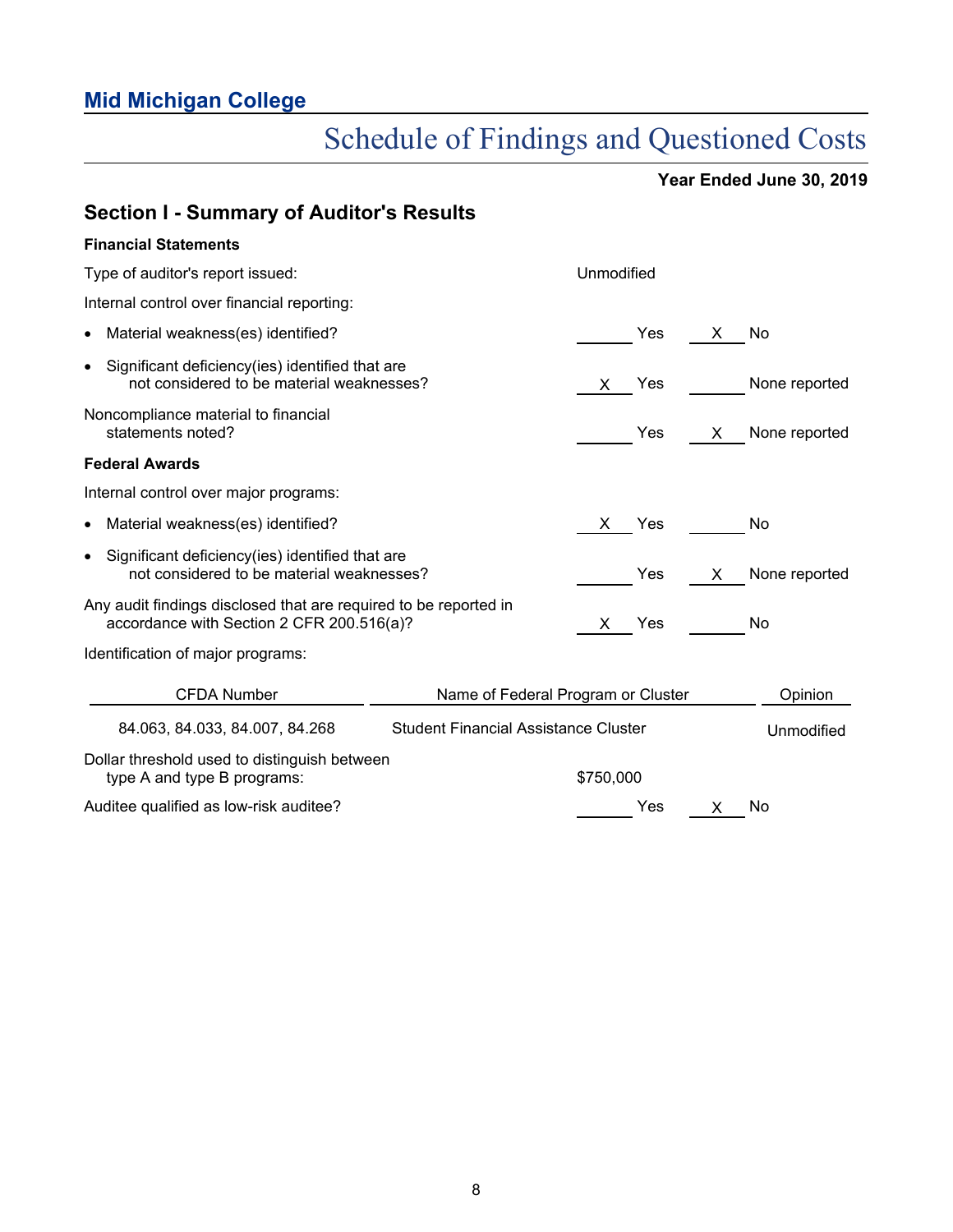### Schedule of Findings and Questioned Costs (Continued)

**Year Ended June 30, 2019**

### **Section II - Financial Statement Audit Findings**

Reference Number Finding

2019-001 **Finding Type** - Significant deficiency

**Criteria** - The net position of the Mid Michigan College Foundation, a discretely presented component unit of the College, should be broken out between unrestricted, expendable, and nonexpendable based on the existence of donor restrictions.

**Condition** - During the financial statement audit, it was discovered that the 2018 net position was improperly reported in the June 30, 2018 financial statements.

**Context** - A reclassifying adjustment was recorded to reclassify balances between unrestricted and expendable and nonexpendable. Reported unrestricted net position was overstated by \$237,005, nonexpendable scholarships was understated by \$19,743, and expendable scholarships and grants was understated by \$217,262 as of June 30, 2018.

**Cause** - The College did not have a process in place that reconciled the net position reported in the financial statements to an internal tracking spreadsheet of net position restrictions.

**Effect** - The total reclassifying adjustment resulted in a reduction of unrestricted net position of \$237,005, an increase of \$19,743 to nonexpendable scholarships, and an increase of \$217,262 to expendable scholarships and grants.

**Recommendation** - We recommend the College perform a reconciliation of net position between the financial statements and the internal tracking spreadsheet followed by a second review.

**Views of Responsible Officials and Planned Corrective Actions** - The College concurs with the finding and is implementing a reconciliation of net position between the amounts tracked internally and the Foundation's amounts reported on the financial statements.